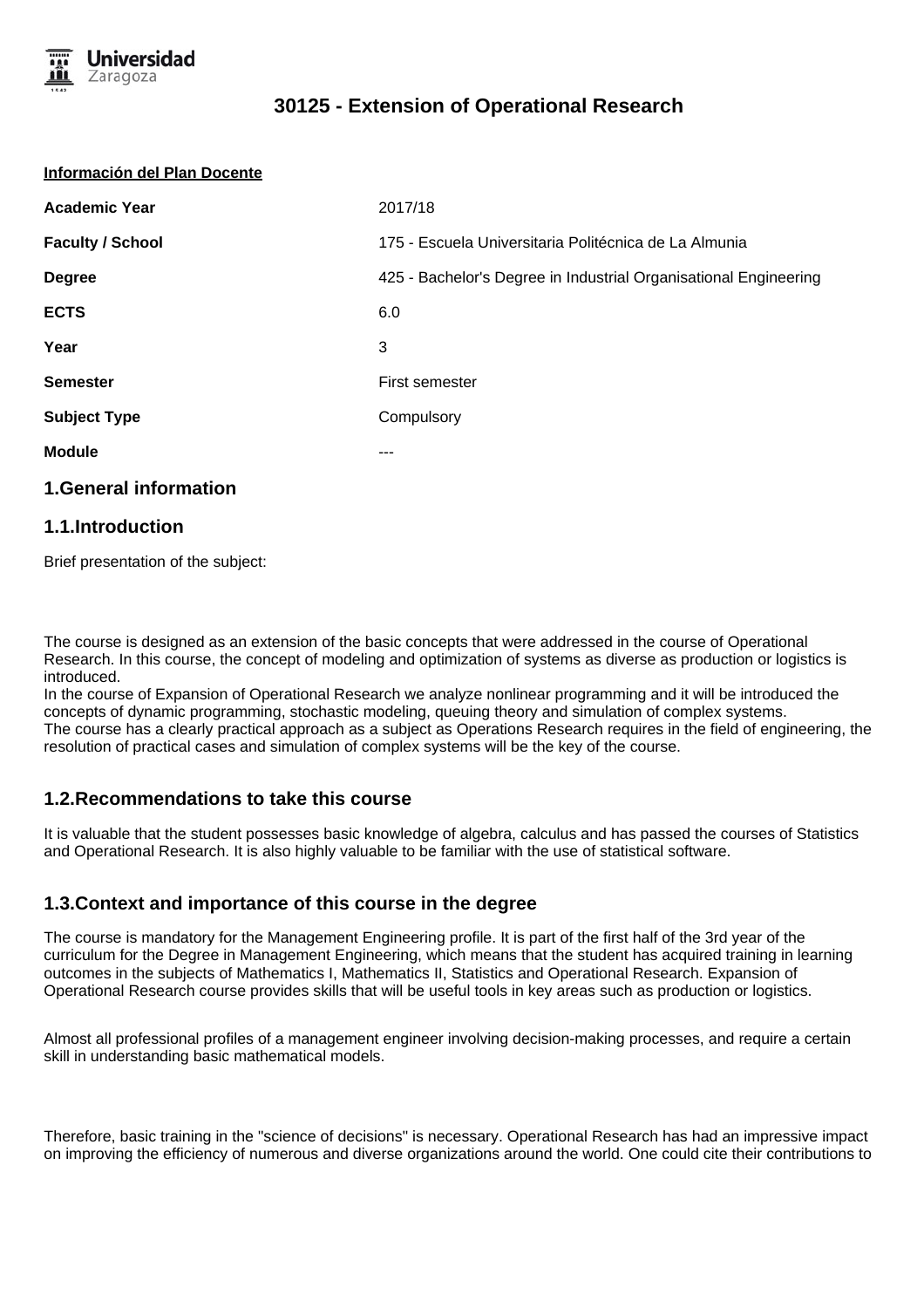

production problems, the efficient use of materials and reliability of them, basic research and new product development. As in other sciences, Operational Research becomes a vital tool for engineers because it allows them to understand phenomena subject to variations and predict or control them effectively. In addition, simulation of complex systems can address real problems with prior information to avoid unnecessary costs and damage to the productive system.

## **1.4.Activities and key dates**

The course takes 15 weeks and take place in the computer room, theoretical concepts will be reinforced with practical sessions solving exercises and practical cases using specific software. Two main tests throughout the course will be made. In addition, the continued work in the classroom will also be assessed by performing 2 participatory controls, involving the resolution of practical exercises.

## **2.Learning goals**

#### **2.1.Learning goals**

The student, for passing this subject, should demonstrate the following results ...

- Differentiate between stochastic and deterministic models.
- Identify and develop more complex models that involved integer variables and/or nonlinear functions.
- Identify and develop operational research models in real systems whose behavior depends on chance, in order to predict the performance of them and also to help in the decision making process, either at the stage of design or in the comparison of alternative policies.
- Handle the basic mathematical principles necessary for the resolution of these models.
- Use computer software to solve the proposed models.
- Apply simulation models in the analysis of complex systems

#### **2.2.Importance of learning goals**

Operational research is a mathematical tool to address decision making in the company, it is based on the scientific method and uses quantitative analysis. Operational research applied to problems relating to the optimization of activities within an organization. It has been applied extensively in such diverse areas as transportation, production or public services,

to name a few.

The formulation of the problem, the construction of a mathematical model that summarizes the essence of the real problem, and the validity of this model are fundamental in optimizing resources. Justify the chosen model and solving technique used as an optimization problem, it is what validates the result itself and allows for improvement in the system.

#### **3.Aims of the course and competences**

#### **3.1.Aims of the course**

The subject and its expected results meet the following approaches and objectives:

the decisions in Industrial Organization Engineer are involved with many different areas within a production process. The concept of optimization is essential for such decisions. In this context, operational research is an essential tool because it provides quantitative methods that support any technical decision within the production process. It is intended that the student is able to identify, analyze, formulate and solve actual decision problems related to the

organization and management of production systems. It will be essential that students acquire the ability to determine the best strategy for action in order to improve the functioning of a system and be able to make decisions from a problem solving or a simulating complex system.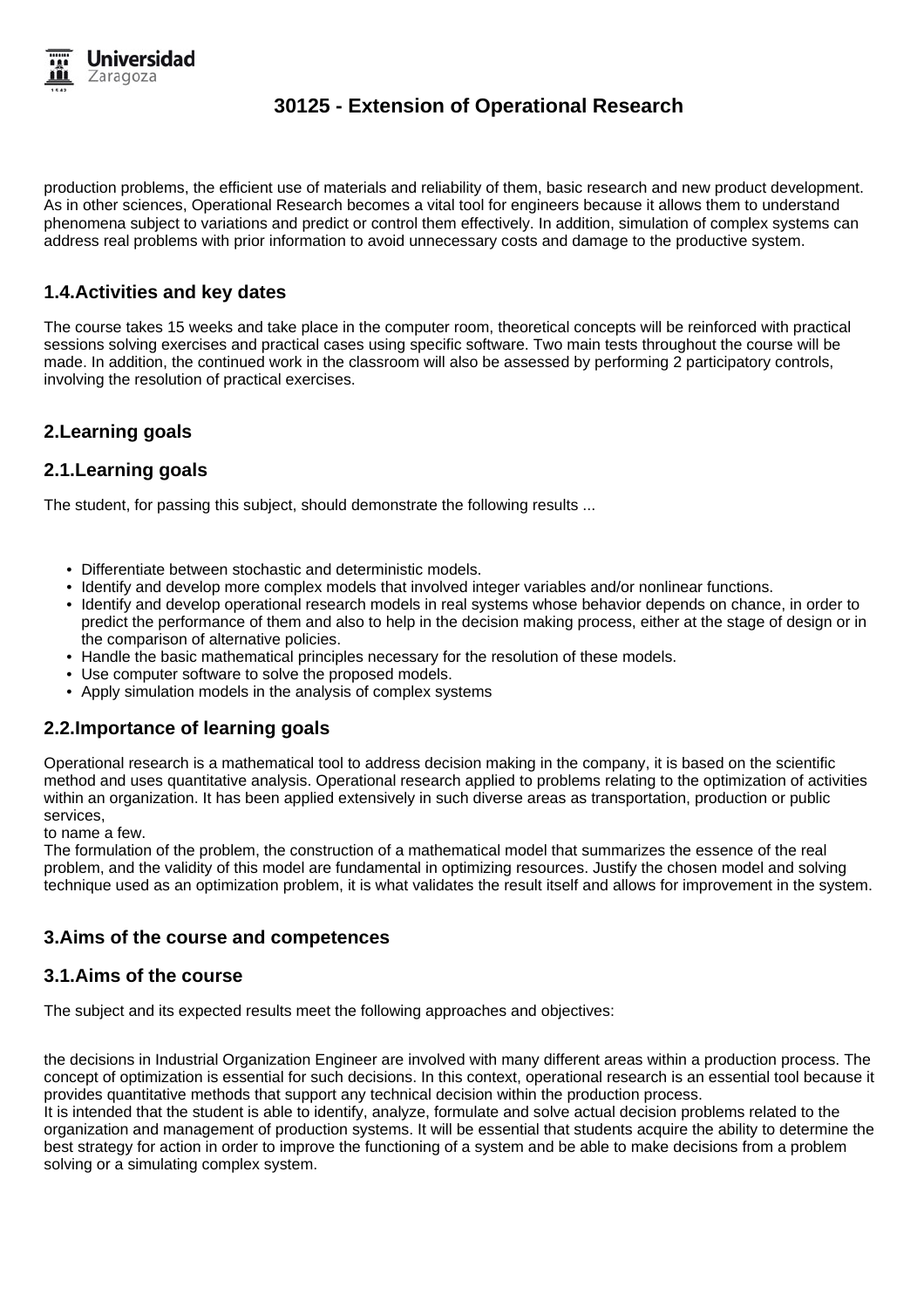

For this purpose, the course has an applied purpose, where is essential the resolution of practical cases.

### **3.2.Competences**

Being passed the course, students will be more competent to ...

- Ability to solve problems and make decisions with initiative, creativity and critical thinking.
- Ability to communicate and transmit knowledge, skills and abilities in Spanish language.
- Ability to work in a multidisciplinary group and in a multilingual environment.
- Ability to learn continuously and develop independent learning strategies.
- Basic knowledge of the use and programming of computers, operating systems, databases and software with applications in engineering.
- Ability to solve mathematical problems that may arise in engineering. Ability to apply knowledge about: statistics and optimization.
- Knowledge and skills to apply quantitative methods of decision in organizations.

## **4.Assessment (1st and 2nd call)**

#### **4.1.Assessment tasks (description of tasks, marking system and assessment criteria)**

The student must demonstrate that he/she has achieved the intended learning outcomes through the following evaluation activities:

- Exams: During the course two written tests will be conducted. Will focus on theoretical and / or practical aspects of the subject. Its weight in the rating is 60%. Learning outcomes with those related are 1, 2, 3, 4 and 6.
- Participatory controls: Throughout the course two controls participatory be made. Its weight in the rating is 10%. Learning results which are related are the 1, 2, 3, 4, and 6.

In written tests and participatory controls be evaluated:

- understanding of mathematical concepts used to solve problems
- using strategies and efficient procedures in its resolution
- clear and detailed explanations
- the absence of errors in the mathematical development and solutions
- correct use of terminology and notation
- the correct domain and use of mathematical software commands needed to solve problems
- the detail of the code used in solving problems
- Applied work: individual type work on simulation and analysis of queuing theory is performed. Its weight in the rating is 30%. Learning results which are related are the 1, 2, 3, 4, 5 and 6.

In the works will be assessed:

- the correct domain and use of mathematical software commands needed to solve problems
- the correct resolution of the problem and mathematical methods and strategies employed
- the detail of the code used in solving problems
- the correct interpretation of the results
- the ability to select the most appropriate method
- explanations and / or clear and detailed questions arguments made
- the outcome and quality of work
- quality and coordination in the exhibition of the same
- the mathematical language used
- the quality of bibliographical sources
- ability to work in collaboration with other students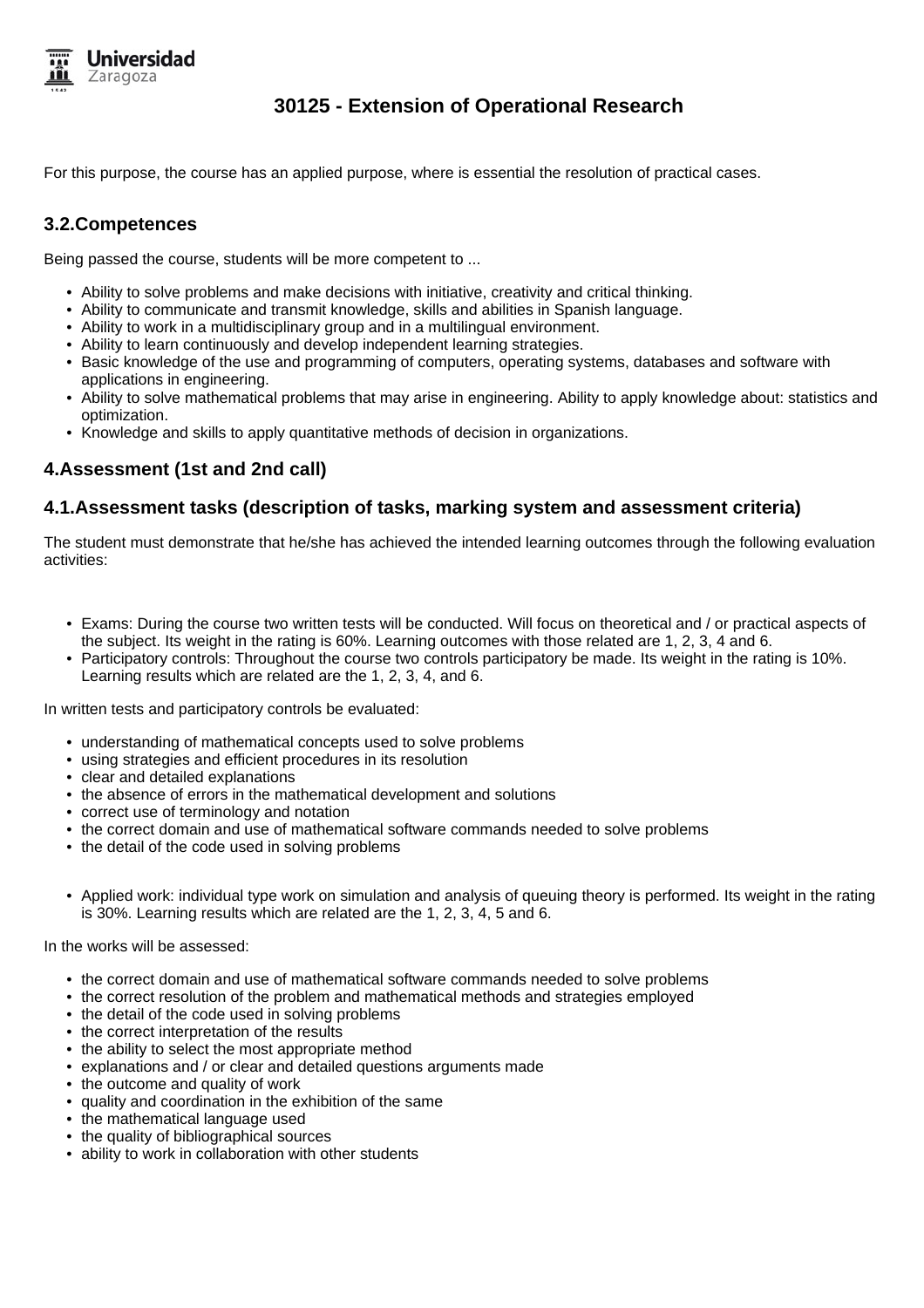

• the attitude shown during development work, as well as the degree of participation in it

Overall assessment: Students who have not passed the subject with the system of continuous rating, have to pass an exam equivalent to previous ones, whose weight in the final exam is 70 %. They also must submit work individually been awarded to him throughout the course, being its weight 30% of the final grade. The evaluation criteria will be those set out in the preceding paragraphs.

#### **5.Methodology, learning tasks, syllabus and resources**

#### **5.1.Methodological overview**

The proposed methodology seeks to promote the continued work of the student and focuses on the practical aspects of operational research: the approach and solving practical problems.

In order to achieve this goal all classes are held in the computer room. The theoretical explanations of the concepts of the subject will be reinforced by examples or case studies analyzed with the computer.

## **5.2.Learning tasks**

The program is offered to students to help them achieve the expected results includes the following activities ...

The course is organized with 4 hours of class a week for the 15 weeks of the semester. All times are taught in the computer room, where theoretical concepts are reinforced with practical work using mathematical software.

Personal work: 60 hours

#### **5.3.Syllabus**

- Integer Programming: binary, integer and mixed integer programming. Branch and bound techniques. Auxiliary variables: Selection of restrictions. Functions with m possible values. Selecting continuous variables. Problems with fixed cost.
- Nonlinear programming: Local and global optimum. Karush-Kuhn-Tucker conditions (CKKT). Conditions of qualification. convex set, convex function, convex programming. Numerical Methods: SQP algorithm.
- Dynamic programming: The problem of stagecoach. Bellman principle of optimality. Optimization using phases or sequences. Allocation problems. The knapsack problem. Resource allocation. Continuous dynamic programming.
- Inventory theory: Continuous demand-uniform Review. Periodic Review: production planning by dynamic programming. Stochastic demand: Model of a period with no/yes fixed cost. s-S policy. Model with several costs periods without preparation. Continuous review model with fixed delivery times.
- Queueing Theory: Pattern arrivals. Pattern Servers. Queue discipline. System capacity. Number of service channels. Number of stages of service. Poisson arrival process. Processes of birth and death in the steady state. Queuing models: M / M / 1 system, queues servers in parallel M / M / C, queues with parallel servers and capacity limit M / M / c / K, the Erlang formula (M / M / C / C), unlimited queue server, queues with limit at the source, with time dependent. Approach to Problems G / G / c: M / G / 1.
- Simulation with Arena: Entities, resources, queues, basic and advanced processes.

#### **5.4.Course planning and calendar**

The contents will be developed during 15 weeks with the following weights:

- Optimization problems 2-3 credit
- Inventory theory 2-3 credit
- Queueing Theory and Simulation models 1-2 credits